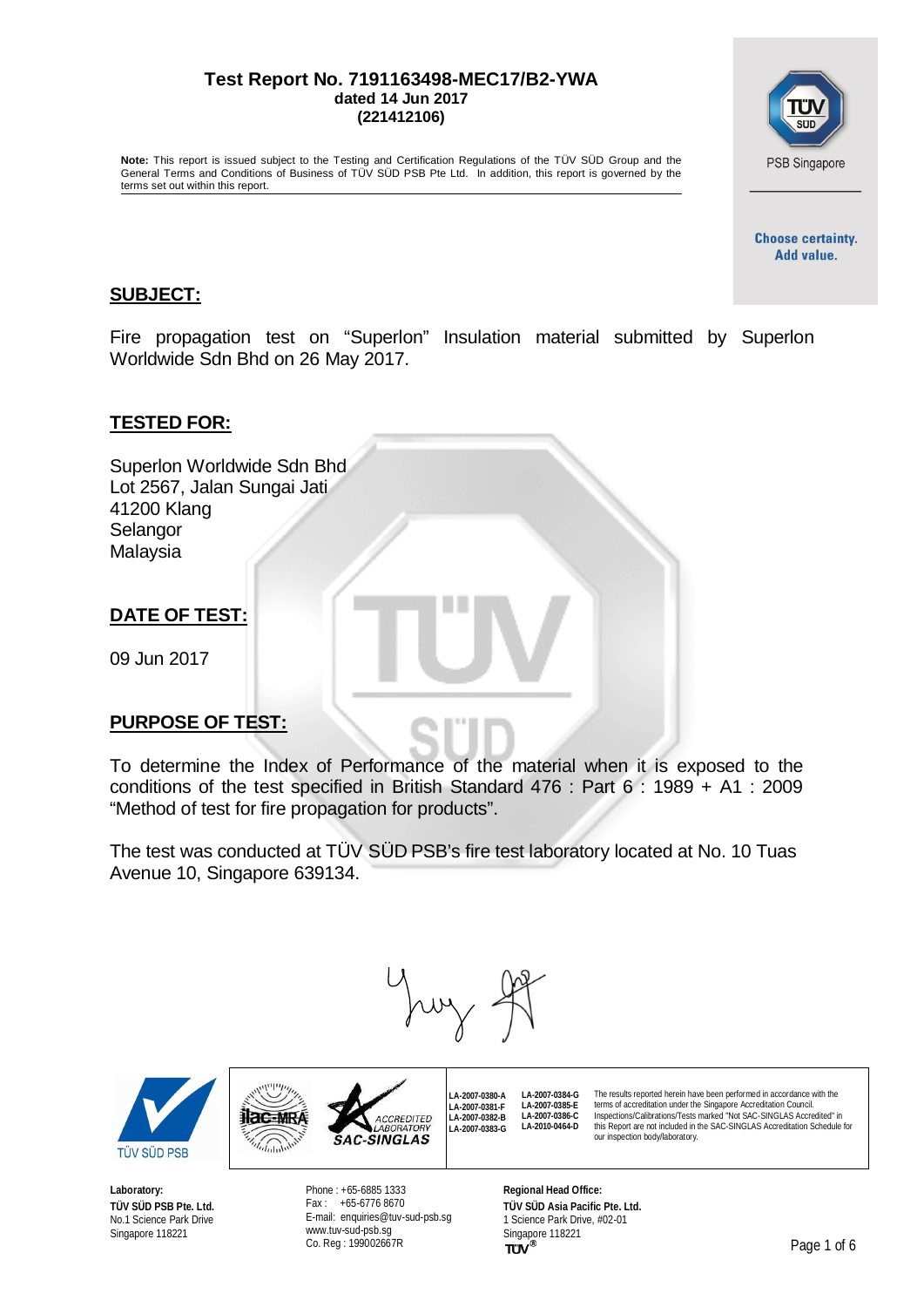

## **DESCRIPTION OF SPECIMENS:**

Six pieces of specimen, said to be "Superlon" (13mm thick  $x$  60kg/m<sup>3</sup>) Insulation material comprising of Nitrile Butadiene Rubber (NBR), each of nominal test size of 225mm x 225mm were submitted. The bulk density of the specimen was found to be approximately 64kg/m<sup>3</sup>.

## **TEST PROCEDURE:**

Prior to test, the specimens were prepared and conditioned in accordance with paragraph 4.4 of the standard.

Three specimens, backed with calcium silicate board, were tested with the skin (smooth) face exposed to the specified heating conditions, in an apparatus conforming to paragraph 5 and illustrated in Figures 1 to 3 of the Standard.

The calibration and test procedures were as defined in paragraphs 8 and 9, respectively, of the specification. The apparatus was calibrated prior to test and the actual calibration curve obtained is shown in Figure 1 of this report.

The mean temperature rise above ambient obtained from three specimens is also shown in Figure 1 (i.e. with the actual calibration curve). The mean temperature readings for the material and the calibration curve were obtained at the following intervals from the start of the test: at 1/2 minute intervals up to 3 minutes, at 1 minute intervals from 4 to 10 minutes, and at 2 minutes intervals from 12 to 20 minutes.

Yung If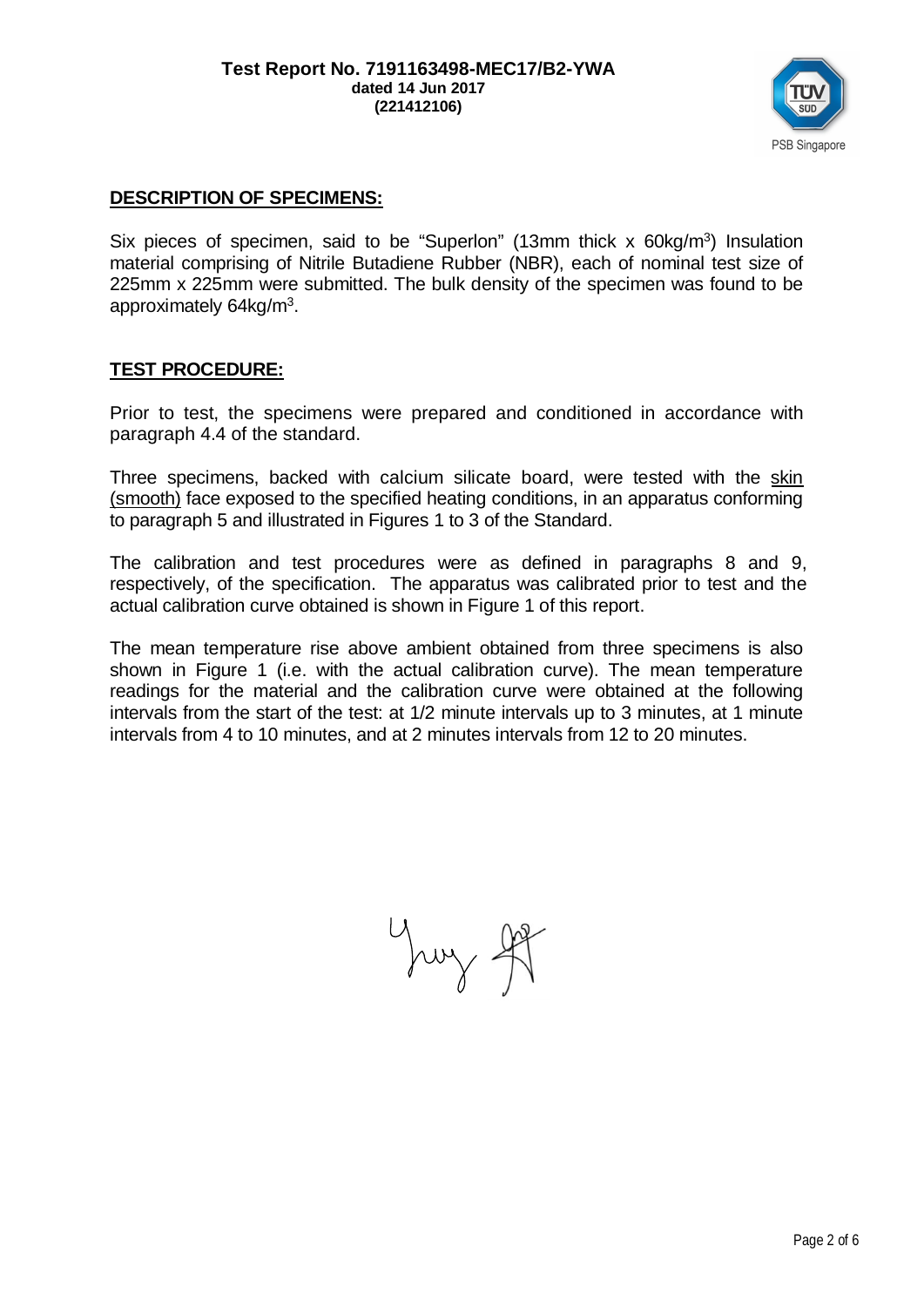

From these readings, the index of performance for the material was determined as follows:

$$
s_1 = \begin{array}{ccc} t = 3 & \Theta_s - \Theta_c & t = 10 & \Theta_s - \Theta_c \\ \Sigma & \overline{\phantom{0}} & \overline{\phantom{0}} & \Sigma_c & \Sigma_c & \overline{\phantom{0}} \\ t = 0.5 & 10t & t = 4 & 10t \end{array}
$$

|                    | $t = 20$ | $\Theta_{\tt S}$ - $\Theta_{\tt C}$ |
|--------------------|----------|-------------------------------------|
| and $s_3 = \Sigma$ |          |                                     |
|                    | $t = 12$ | 10t                                 |

$$
S = S_1 + S_2 + S_3
$$

where  $S =$  Index of performance for each of the specimens tested and  $s_1$ ,  $s_2$ and  $s_3$  are sub-indices

 $t =$  Time in minutes from the origin at which readings are taken.

 $\Theta_s$  = Temperature rise in deg. C for the specimen at time, t

 $\Theta_c$  = Temperature rise in deg. C for the calibration sheet at time, t

 $\Theta_{\text{s}}$  -  $\Theta_{\text{c}}$ In computations only the positive value of ——— was used. 10t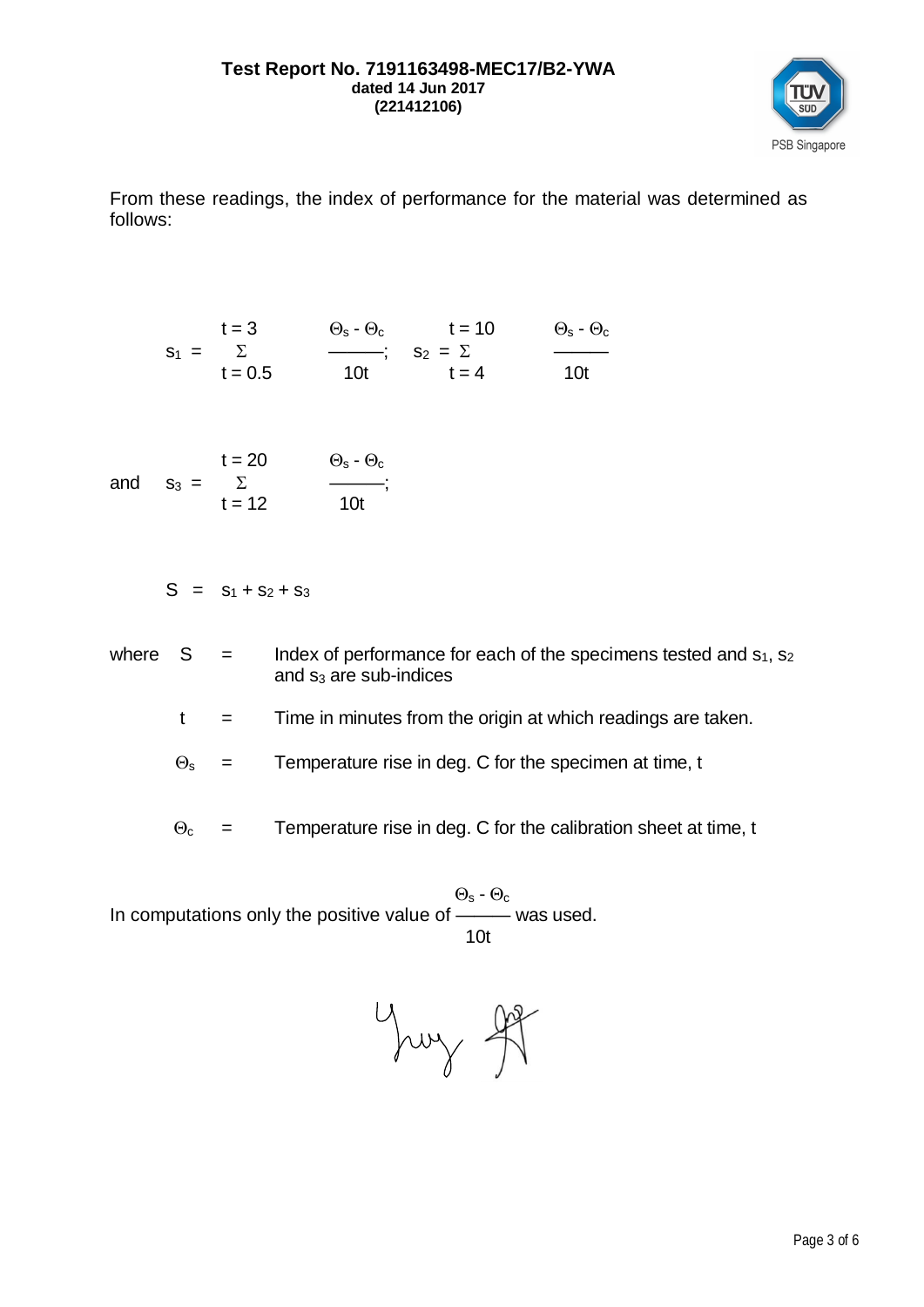

# **RESULTS OF TEST:**

The following test results were obtained for each specimen tested:

|                 | <b>Sub-Indices</b> |                |         | <b>Index of Performance</b> |
|-----------------|--------------------|----------------|---------|-----------------------------|
| <b>Specimen</b> | S <sub>1</sub>     | S <sub>2</sub> | $S_3$   |                             |
|                 | 5.4                | 3.6            | 0.5     | 9.5                         |
| B               |                    | 3.7            | $0.5\,$ | 8.6                         |
|                 | 4.6                | 2.4            | 0.4     | 74                          |

# **CONCLUSION:**

The test results obtained, as an average of the 3 samples tested are as follows:

| Index of overall performance, I<br>(Fire propagation index) | 8.5 |
|-------------------------------------------------------------|-----|
| Sub-index, $i_1$                                            | 4.8 |
| Sub-index, $i_2$                                            | 3.2 |
| Sub-index, $i_3$                                            |     |

# **REMARKS:**

The test results relate only to the behaviour of the test specimens of the product under the particular conditions of test; they are not intended to be the sole criterion for assessing the potential fire hazard of the product in use.

 $\frac{444V}{444V}$ 

Ye Wint Aung Cong Klan Huat

Higher Associate Engineer **Senior Associate Engineer** Senior Associate Engineer Fire Property **Mechanical**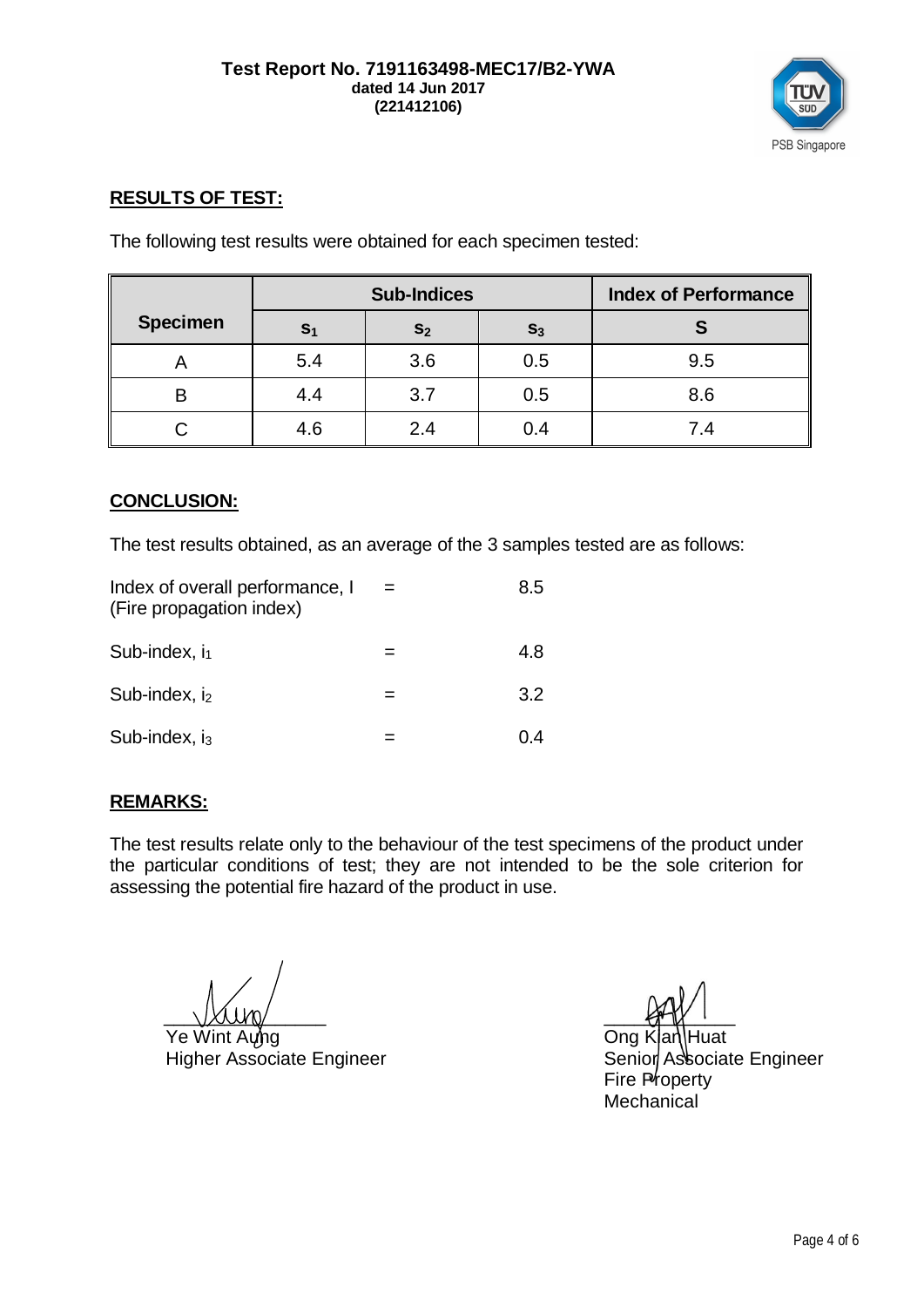



## FIGURE 1 : COMPARISON OF MEAN SPECIMEN AND CALIBRATION CURVES